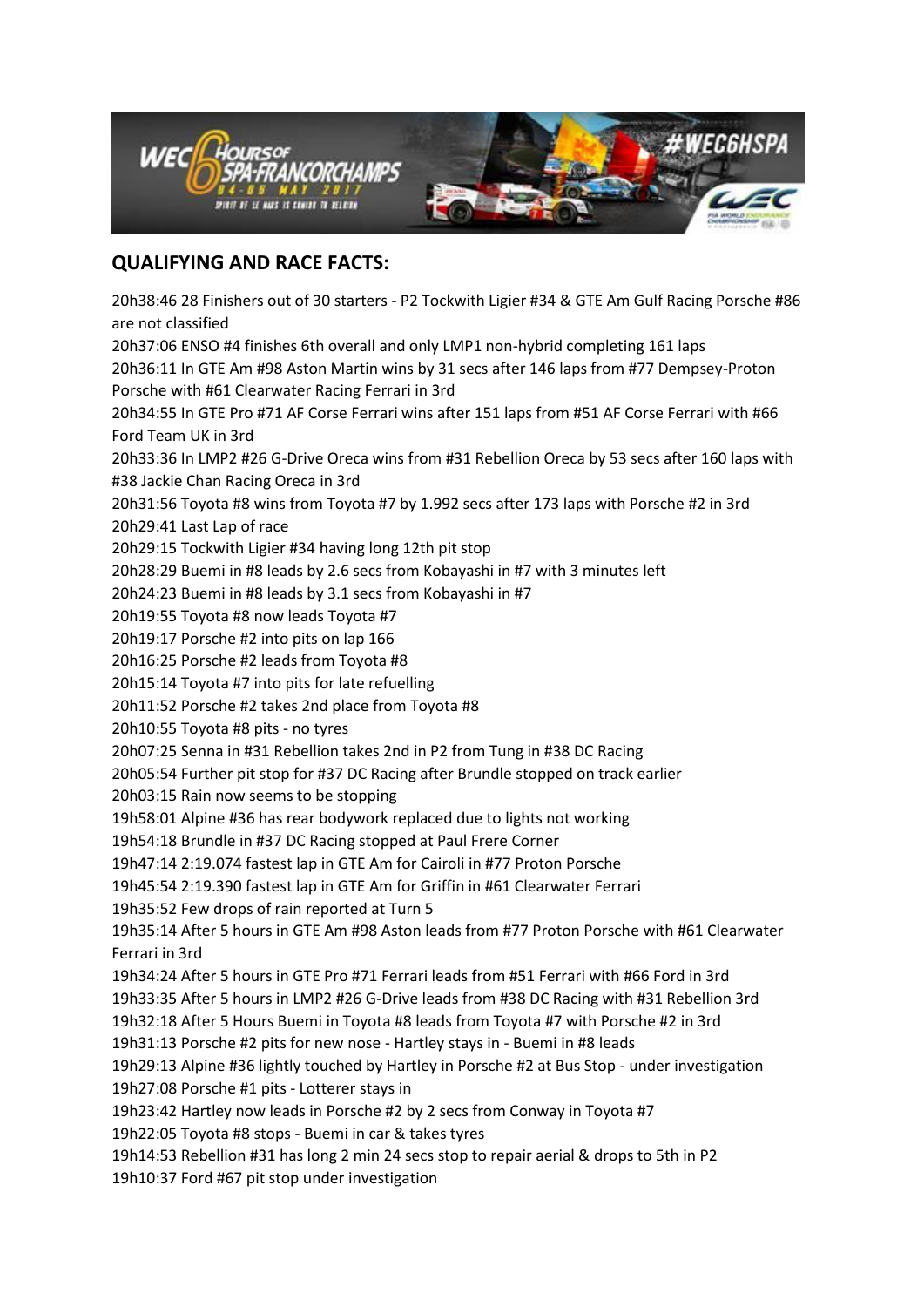19h09:03 Porsches #77 & #92 under investigation for speeding under Full Course Yellow 19h01:50 Ford #67 of Priaulx takes 4th from Porsche #91 of Makowiecki 18h59:10 DC Racing #37 rejoins after 3 min 41 secs stop for rear damage repair 18h57:10 Hartley in Porsche #2 takes 2nd from Conway in Toyota #7 18h55:09 Bird in #71 Ferrari retakes lead in GTE Pro from team mate Pier Guidi in #51 18h51:54 DC Racing #37 of Gommendy hits tyre barriers at Raidillon and loses rear wing 18h49:17 1:57.638 fastest lap of race for Hartley in Porsche #2 18h44:00 Perrodo brings #28 TDS back to pits with front end damage 18h41:59 Green Flag again 18h41:41 Porsche #2 pits - Hartley in 18h38:49 Toyota #8 pits - Nakajima stays in 18h37:02 Full Course Yellow to recover #28 TDS 18h36:36 TDS Racing #28 into tyres at Campus bend 18h35:59 Toyota #7 pits - Kobayashi in 18h34:52 Porsche #1 stops - Lotterer gets in 18h34:26 Porsche #2 overtakes team mate #1 for 3rd overall 18h33:54 After 4 hours GTE Am #98 Aston leads #77 Proton Porsche, #61 Clearwater Ferrari in 3rd 18h32:49 After 4 hours in GTE Pro #71 Ferrari leads #51 Ferrari with #66 Ford in 3rd 18h31:46 After 4 hours in LMP2 #31 Rebellion leads from #26 G-Drive with #37 DC Racing in 3rd 18h30:57 After 4 hours in LMP1 #8 Toyota leads #Toyota with #1 Porsche 3rd 18h25:06 Alpine #35 overtakes team-mate #36 for 6th in LMP2 18h18:38 Rebellion #31 takes lead in P2 from #26 G-Drive on pit straight 18h16:35 Gulf Porsche #86 reported to have electrical damage after contact, stopping on pit straight 18h11:15 10 second penalty for #31 Rebellion for causing a collision with #66 Ford GT 18h06:40 Ford #66 of Johnson misses the apex at Les Combes 18h04:27 Spin for #28 of Perrodo at Pif Paf 18h01:17 Derani in #67 Ford takes 5th place in GTE Pro from Christensen in #92 Porsche 17h57:33 2:05.950 fastest P2 lap for Beche in #13 Rebellion 17h56:26 1:57.722 fastest lap for Conway in Toyota #7 17h55:29 1:57.875 fastest race lap for Conway in Toyota #7 17h54:16 Ferrari #71 retakes lead in GTE Pro after 8 secs quicker stop than team mate #51 17h52:52 Porsche #1 pit stop under investigation 17h49:55 Green Flag again 17h48:37 Nakajima now in Toyota #8 17h46:22 #8 & #9 Toyota pits - Davidson stays in #8 - Sarrazin in #9 17h43:54 Full Course Yellow to retrieve #86 Gulf Porsche 17h43:18 Toyota #7 pits - Conway back in 17h41:45 Gulf Porsche #86 of Foster stopped on pit straight after spinning 17h38:08 Double yellow at Turn 18 for removal of debris 17h34:33 After 3 hours in GTE Am #98 Aston leads by 16 secs from #77 Proton Porsche with #61 Clearwater Ferrari in 3rd 17h33:23 After 3 hours in GTE Pro #51 Ferrari leads #71 Ferrari by 7 secs with #66 Ford in 3rd 17h32:22 After 3 hours in LMP2 #26 G-Drive leads #31 Rebellion by 4 secs with #37 DC Racing in 3rd 17h31:21 After 3 hours in LMP1 #7 Toyota leads #8 Toyota by 25 secs with #1 Porsche in 3rd 17h26:15 Slow 2 min 49 secs stop for #34 Tockwith Ligier - 7th stop this car has made 17h21:49 Ferrari #51 takes lead in GTE Pro from team mate #71 17h16:24 G-Drive #26 leads P2 after latest round of pit stops from #31 Rebellion with #37 DC Racing in 3rd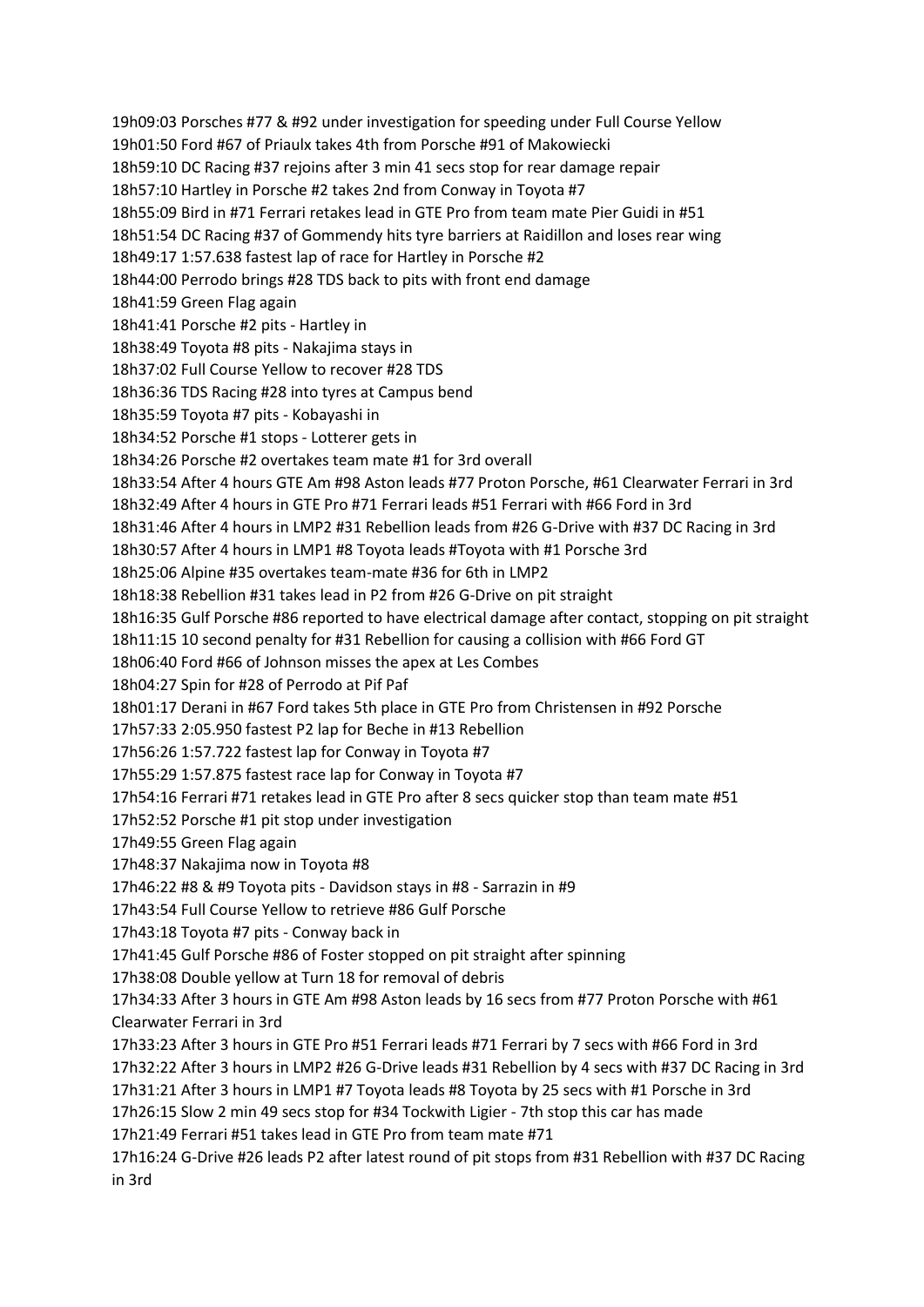17h10:44 Porsche #2 in pits - Bernhard in 17h07:58 G-Drive #26 reported to stewards for pit stop infringement 17h00:26 Toyota #9 pits - Kunimoto stays in 16h59:53 Incident at pit entry between #66 Ford & #31 on lap 60 Rebellion under investigation 16h57:47 DC Racing #37 of Brundle takes lead in P2 from #26 G-Drive of Lynn 16h56:26 Toyota #8 pits - Davidson stays in 16h55:55 Kobayashi stayed in Toyota #7 16h54:57 Porsche #1 in pits - Tandy out - Jani in 16h54:06 Leading Toyota #7 in pits 16h50:04 ENSO #4 still running in a competitive 6th place ahead of all P2s 16h46:39 DC Racing #37 takes 2nd in P2 from #31 Rebellion 16h42:26 Davidson in #8 Toyota takes 2nd place from #1 Porsche 16h40:48 G-Drive #26 now leads P2 from #37 DC Racing & #31 Rebellion 16h39:29 Ferrari #71 retakes lead in GTE Pro from team mate #51 16h38:04 TDS #28 has slow 2.18 mins pit stop - drops to 8th in P2 16h32:42 After 2 hours in GTE Pro #51 Ferrari leads #71 Ferrari & #92 Porsche 16h31:30 After 2 hours in LMP2 #31 Rebellion leads #26 G-Drive & #37 DC Racing 16h30:33 After 2 hours in LMP1 #7 Toyota leads #1 Porsche with #8 Toyota 3rd 16h26:18 Alpine #35 stops at pit entry 16h25:36 Ferrari #51 takes lead in GTE Pro from team mate #71 16h22:33 Porsche #2 pits - Bamber stays in 16h21:33 Porsche #2 has slow rear puncture 16h20:37 DC Racing #38 of Ho Pin Tung spins at turn 8 and continues 16h19:13 Gulf Porsche #86 gets drive through penalty for abuse of track limits 16h14:12 Alpine #36 will have steering wheel change at next stop to hopefully improve handling 16h10:45 Tandy up to 2nd in Porsche #1 as no driver change - Tandy still in 16h09:32 Porsche #2 in pits - Hartley out Bamber in 16h07:52 Toyota #9 in pits - Kunimoto in 16h07:04 Toyota #8 in pits - Davidson takes over from Buemi 16h05:48 Porsche #1 stops - Tandy stays in 16h05:03 Toyota #7 in pitlane - Conway out Kobayashi in 16h04:07 #51 Ferrari of Pier Guidi now 2nd in GTE Pro 16h02:22 ENSO in 6th stops - Webb now in 16h00:22 Ferrari #71 of Bird takes lead in GTE Pro

15h58:49 Ford #67 reported to have had electrical problem on the grid

15h56:26 Brundle in #37 DC Racing takes 2nd in P2

15h51:28 Canal now in #31 Vaillante Rebellion

15h50:16 LMP2 leader #31 Vaillante Rebellion stops

15h46:49 Rain expected at 18.00

15h41:49 Alpine #36 has broken traction control

15h38:09 Pla takes lead of GTE Pro after first stops as he stayed in #66 & both #51 & #71 Ferraris changed drivers

15h34:39 10 second stop penalty for #98 Aston - GTE Am leader - for grid infringement

15h31:45 Ford #67 slowly away from pit stop - stops at Eau Rouge

15h30:23 Rebellion #31 takes P2 lead from #26 G-Drive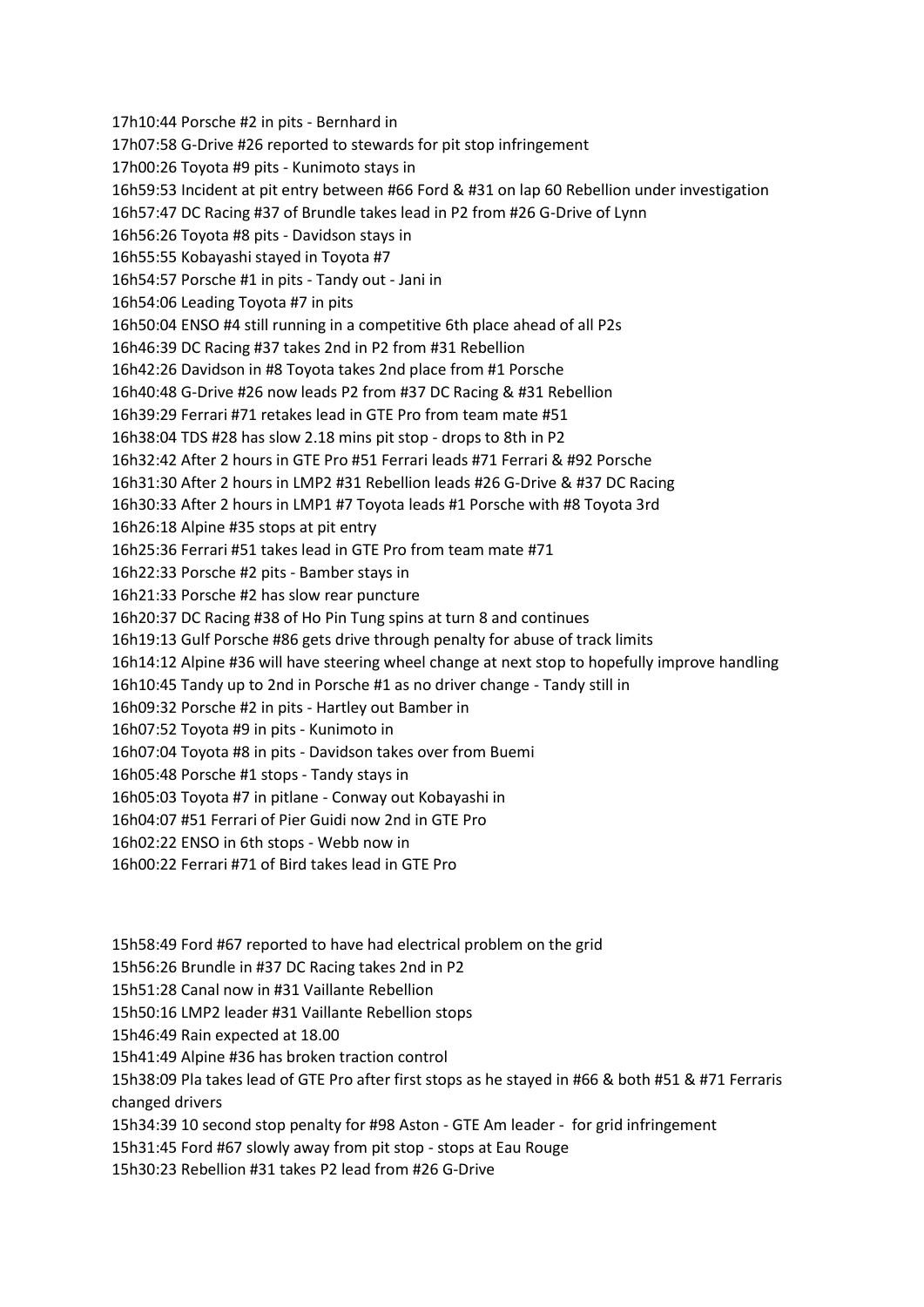15h26:15 Black & white flag for #61 Clearwater Ferrari for track limit abuse 15h24:33 Lapierre in Toyota #9 up to 4th after first round of stops ahead of Porsche #1 15h23:04 Alpine #35 of Panciatici spins at turn 1 but continues 15h22:02 GTE Pro leader #71 Ferrari receives black & white flag for track limit abuse 15h19:46 Porsche #2 in pits - Hartley stays in 15h19:07 Buemi & Lapierre stay in Toyotas #8 & #9 15h18:03 Toyotas #8 & #9 pit 15h16:20 Porsche #1 pits - Tandy in 15h15:51 Toyota #7 pits - Conway stays in 15h15:03 Rebellion #31 takes 2nd place in P2 15h13:50 Hartley in #2 Porsche takes 3rd place from Lotterer in #1 15h12:57 Porsche #86 gets black & white flag for track limits abuse 15h12:01 #51 Ferrari takes both Fords to take 2nd in GTE Pro 15h06:04 Senna in #31 Rebellion up to 3rd in P2 14h56:03 Buemi in Toyota #7 takes 2nd from Lotterer in #1at La Source 14h54:57 ENSO #4 in 6th place ahead of all P2s 14h53:26 Ferrari #54 takes 2nd in GTE Am from #77 Porsche 14h51:34 Conway takes the lead in Toyota #7 at Raidillon 14h50:21 Contact between #34 Tockwith Ligier & #67 Ford at turn 15 14h48:58 2:19.413 fastest lap in GTE Am for Lamy in Aston #98 14h47:55 2:17.045 fastest lap in GTE Pro for Estre in Porsche #92 14h47:14 2:06.073 fastest lap in P2 for Rusinov in #26 G-Drive 14h44:59 TDS #28 pits to serve drive through penalty as does #34 to serve 2nd penalty 14h43:55 In GTE Am #98 Aston leads from #77 Porsche & #54 Ferrari 14h43:04 In GTE Pro #71 Ferrari leads from #66 & #67 Fords 14h42:13 #G-Drive #26 leads P2 from #36 Signatech & #24 Manor 14h41:05 Aston #98 under investigation for grid procedures 14h39:52 Tockwith Ligier #34 must serve another drive through penalty as penalty was not served at Race Directors discretion 14h36:30 1:58.020 fastest lap for Lapierre in Toyota #9 14h35:11 Tockwith #34 pits to complete drive through penalty 14h33:41 Porsche #1 of Lotterer leads at end of lap 1 14h32:04 Toyota #9 straight on at La Source 14h30:55 Green Flag 14h27:12 Tom Kristensen waves green flag for formation lap 14h26:13 Track temp 18.3C Air temp 18.9C

## 14h17:27 Race starts at 14.30 local time

## **Qualifying LMP**

15h58:37 In LMP2 #26 G-Drive Oreca fastest from #36 & #35 Signatech Orecas 15h57:24 In LMP1 1st #1 Porsche from #7 Toyota & #9 Toyota 15h56:31 Chequered Flag for LMP Qualifying 15h55:31 Signatech #35 lap deleted - #26 G-Drive now fastest with 2:02.601 15h52:17 2:01.843 fastest 2 lap average in LMP2 for #35 Signatech 15h50:17 1:54.097 2 lap average for Porsche #1 15h49:01 Enso #4 of Kraihamer spins at turn 19 15h46:09 9 cars under investigation for red flag speed - #34/26/28/9/35/7/31/4/37